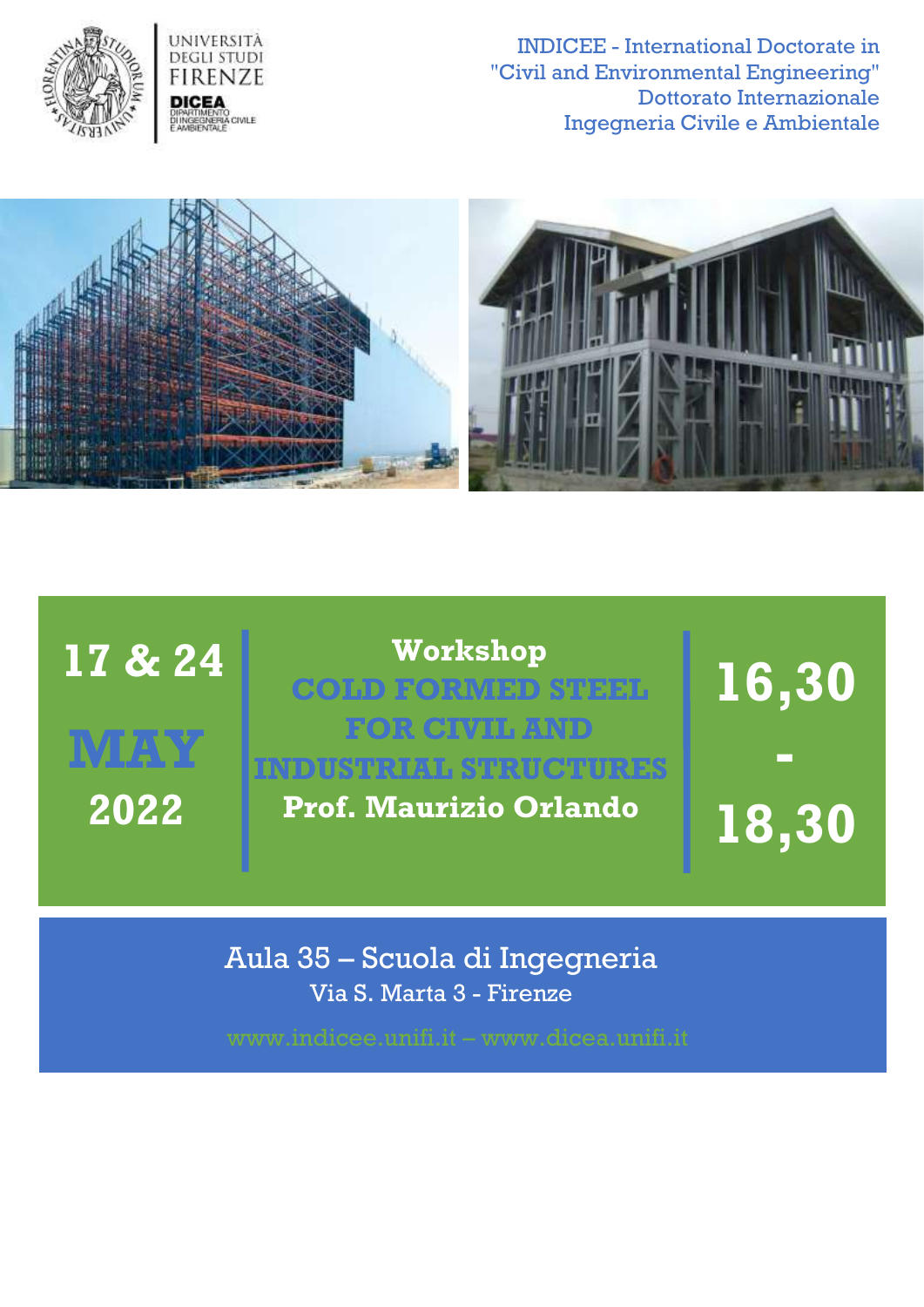## Abstract

Thin-walled cold-formed steel (CFS) is more and more adopted worldwide as a structural material in civil and industrial structures because of lightweight and ease of transport.

CFS frames can exhibit a high flexibility and second order effects can influence remarkably their performance. Mono-symmetric cross-sections are usually utilized for members, which results in an eccentricity between the shear centre and centroid. CFS cross-sections commonly belong to class 4, because of the high width-thickness ratios of webs and flanges, so they can undergo local, distortional, and global buckling.

Moreover, because of the cold forming process, their use is not recommended in earthquake resistant structures designed according to the capacity design approach.

In civil construction, CFS members are used in conjunction with plasterboard panels in stud wall partitioning to form thin robust walls specially adopted in prefabricated houses. Another important application is the construction of high capacity warehouses, which are commonly used worldwide to store goods on pallets, and are mainly built using CFS members. In down-aisle direction, bracings are usually not installed to make palletized goods, stored on horizontal beams, always accessible. Along the down-aisle direction, racks behave like moment resisting frames whose stability and seismic resistance depend on the performance of the beam-to-column connections. In crossaisle direction, racks are typically braced, with uprights connected by diagonal braces, to improve the stability and seismic response.

The seminar is motivated by the need to increase the knowledge of the mechanical behavior of CFS members

and to highlight its effect on the global static and seismic response of steel structures. The proposed goal is achieved highlighting the peculiarities of CFS members. The possibility of design CFS structures according to the capacity design approach is investigated, showing results of experimental tests on boltless rack joints (down aisle direction) and diagonal braces (cross aisle direction), which highlight the ductility of investigated members. To promote utilization of CFS structures in seismically active areas, the seminar concludes with some recommendations for designers.